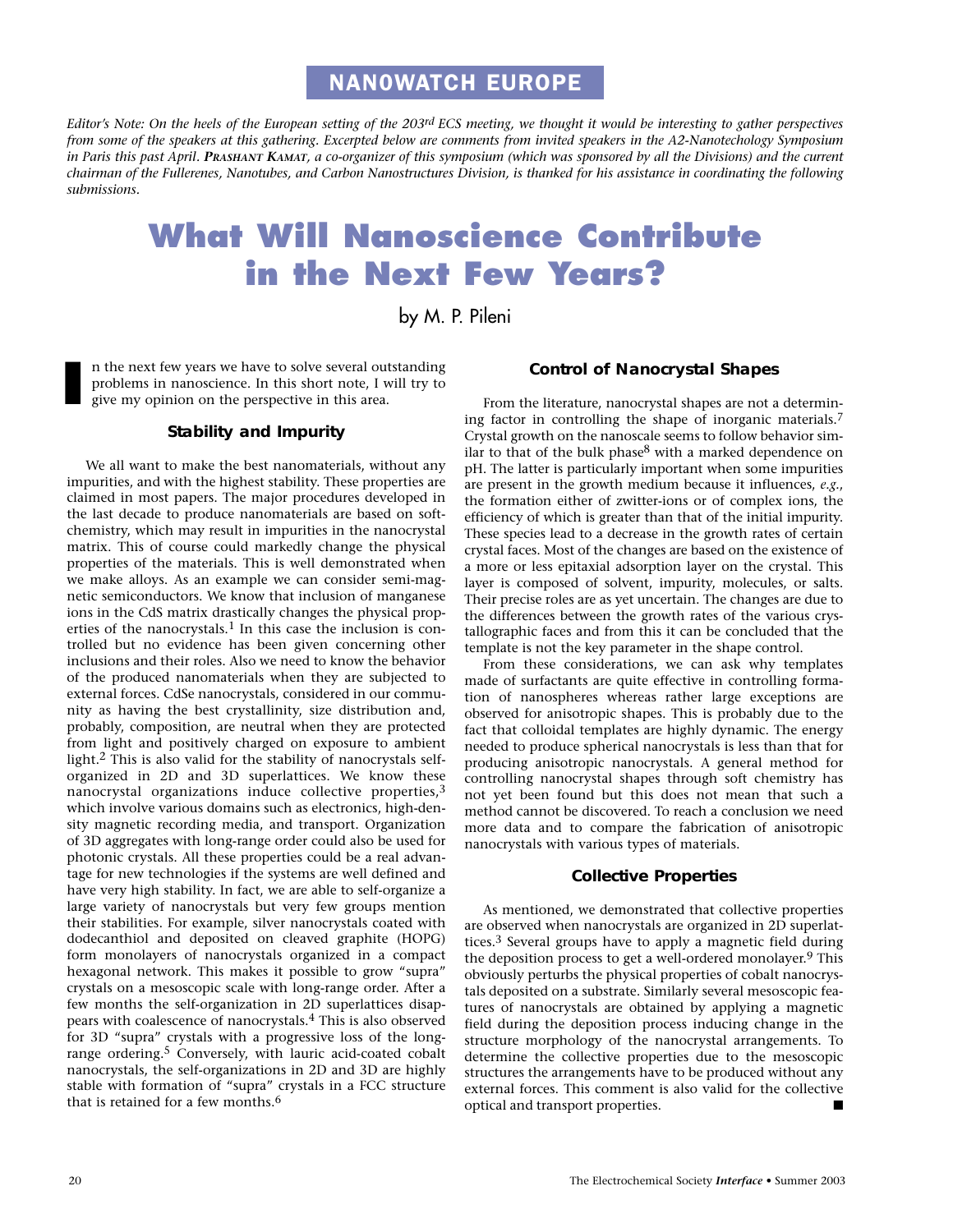#### **References**

- 1. M. P. Pileni, *Catalysis Today,* **58**, 151, (2000).
- 2. T. D. Krauss, S. O'Brien, and L. E. Brus, *J. Phys. Chem. B,* **105**, 1725 (2001).
- 3. M. P. Pileni, *J. Phys. Chem. B,* **105**, 3358 (2001).
- 4. A. Courty and M. P. Pileni, unpublished data.
- 5. A. Courty, ? Fermon, M. P. Pileni, *Adv. Mat.*, **13**, 254 (2001).
- 6. I. Lisiecki, P. A. Albouy, and M. P. Pileni, *Adv. Mat.,* In press.
- 7. M. P. Pileni, *Nature Materials,* In press.
- 8. R. Boistelle, *Industrial Crystallization,* J. W. Mullin Ed., p. 203, Plenum Press, New York (1976)
- 9. M. Giersig and M. Hilgendorff, *J. Phys. D: Appl. Phys.*, 32, L111 (1999).

### **About the Author**

*M. P. PILENI is a professor at the Université Pierre et Marie Curie, Paris VI, in Paris, France.*

## **Chemical Modification of Carbon Nanotubes From Single Molecule Chemistry to Single-Electron Transitors**

by Marko Burghard and Klaus Kern

ontrolled chemical modification of carbon nanotubes is required for applications that are based on the specific interaction of nanotubes with other molecules.

duced as reactive agent at the SWCNT surface. The oxidative coupling reaction especially offers the possibility to functionalize the carbon nanotubes with acidic  $(R = -COOH)$  or basic

> $(R = -CH_2-NH_2)$  groups attached to the benzene ring. These functional groups could be used for further attachment of functional building blocks, for example nanowires or nanocrystals, and therefore provide access to more complex device architec-

> As a representative example, the AFM image in Fig. 2 depicts individual SWCNTs (and small bundles with a diameter in the

applications include chemical sensors in the gas or liquid phase, mechanically reinforced composite materials, atomic force microscopy tips of tailored chemical sensitivity, as well as electrical contacting of biological systems like nerve cells. The chemistry of carbon nanotubes, however, is far less developed than the chemistry of their small counterparts, the fullerenes. Up to now **These** 



*FIG. 1. Electrochemical modification of carbon nanotubes based on reductive (a) or oxidative (b) coupling of substituted phenyl groups.*

range of 3-5 nm) after oxidative coupling of 4-amino-benzychemical modifications were performed only on bulk nanotube material, and hardly allow control over the functionallamine ( $R = -CH_2-NH_2$  in Fig. 1). The two SWCNTs marked by ization degree. Aund electrode line

 $\mathop{\rm \,nm}\nolimits$ 

*FIG. 2. Single walled carbon nanotubes, contacted by an AuPd electrode, after oxidative coupling of a substituted aromatic amine.*

*Electrochemical modification of individual carbon nanotubes—*We were able to demonstrate that individual single-wall carbon nanotubes (SWCNTs) can be controllably modified via an approach that combines nanolithography and electrochemistry. In this way it is possible to separately study the effect of chemical modification on the electronic properties of both metallic and semiconducting SWCNTs. Moreover, electrochemical functionalization is well-suited to alter the nanotubes since the extent of reaction can be directly controlled via the magnitude and duration of the applied of potential.

Two different coupling schemes were established for SWCNTs, working under either reductive or oxidative conditions. In the reductive coupling, schematically presented under Fig. 1a, electron transfer takes place from the SWCNT to an aromatic dia-

zonium salt in the electrolyte solution. As a result, a phenyl radical is created that can form a covalent bond to the carbon lattice of the tube, presumably at a defect site. In the case of oxidative coupling, shown in Fig. 1b, a radical cation is proarrows remained unchanged since they are not electrically connected to the electrode line. In contrast, the other, contacted objects show a thickness increase of ~10 nm, which is attributed to the formation of a layer consisting of polymerised phenyl radicals. Thinner layers can be deposited by shorter application of the potential, however, the coating is then much harder to detect by AFM. It was found that the thickness of the coating correlates well with the time for which the fixed potential is applied.

tures.

*Room temperature single-electron transistor (SET) by local chemical modification of SWCNTs—*Individual SWCNTs, due to their small diameter of 1-2 nm, appear as suitable components of devices that operate on the basis of single-electron tunnelling. In this context single-electron transistors are of special interest, *e.g.* for application as current standard. Normally single-electron

tunnelling can be observed in individual SWCNTs only at low temperatures since the electrode distance is typically ~100 nm, which is still accessible by conventional e-beam lithography. The fabrication of SWCNT-based SETs that operate at